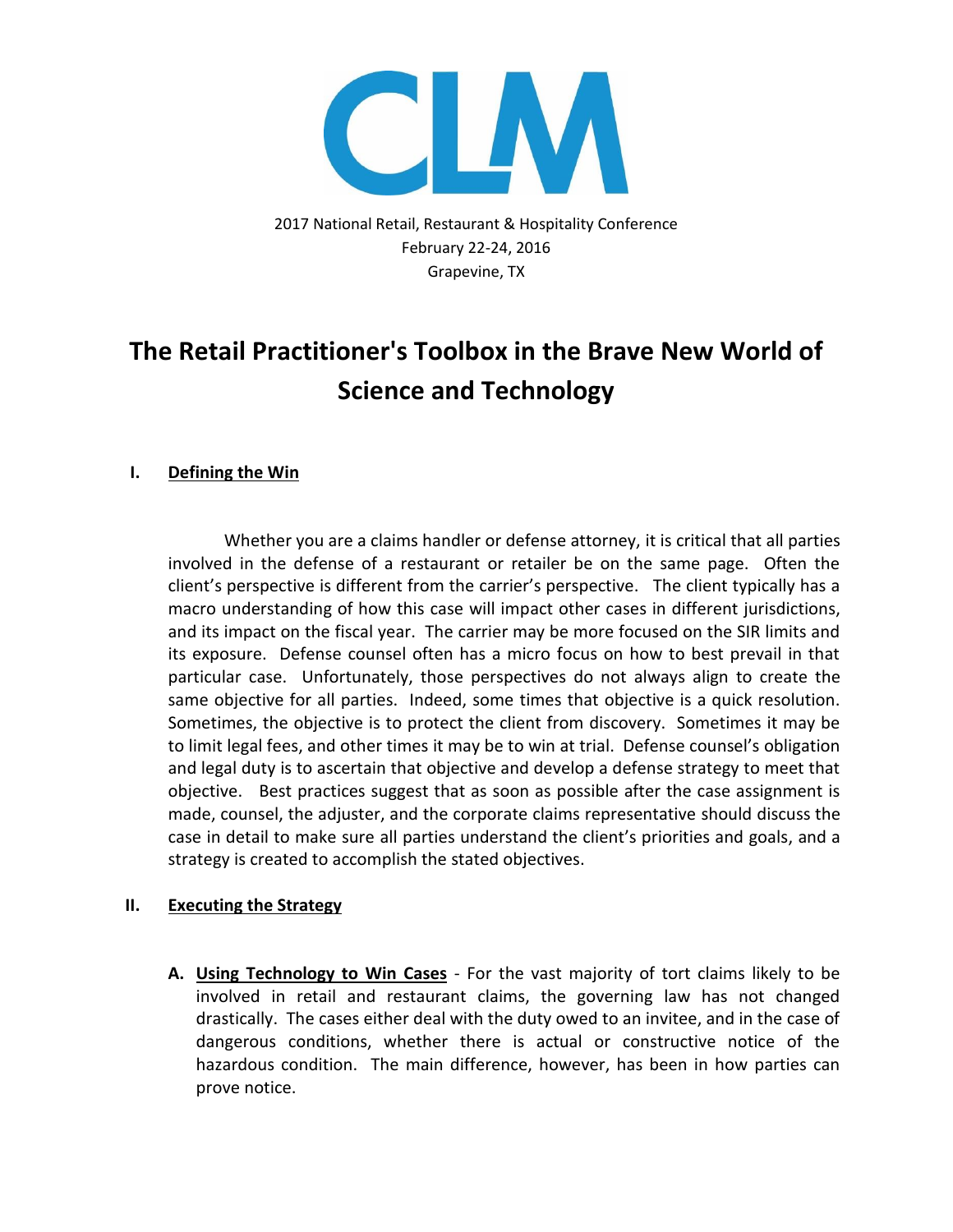While eyewitness testimony and documents kept in the course of business have been the traditional method of proving notice for generations, the greatest change in our society over the last several years has been the remarkable advancements in technology, and its daily injection into our world. The technology revolution started in the 90s with the use of private surveillance cameras installed by business owners. Instead of relying on eyewitnesses to establish whether a hazardous condition was seen or how long it had existed, cameras showing the area became part of the standard evidence.

However, technology did not stop at surveillance cameras. Mobile technology and social media have become ubiquitous, and the ability of counsel and the client to tap into those resources can make the difference between winning and losing cases.

Social data mining can often be a vital source of important evidence. Social media can be useful in determining what happened in an accident, and how the plaintiff has fared since the accident. Platforms such as Facebook, Instagram, Snapchat, and Youtube, several instant messenger programs are regularly at the fingertips of employees, plaintiffs and witnesses. It is second nature for today's youth to immediately post thoughts, photos, and communications in real time, without ever thinking of the ramifications of such acts. These real time posts are very similar to the "excited utterance" hearsay exceptions because they offer immediate mental impressions. Using Interrogatories, subpoenas, and basic investigative techniques, defense counsel should always seek user names and account information of every social media account used by all plaintiffs, eyewitnesses, or persons known to have been in the area of an incident. It is particularly helpful to locate photos and videos of the plaintiff in post accident activities. Do not forget to also search profiles of plaintiff's friends, as there are often comments and photos posted on those pages that might not be apparent on the plaintiff's cites alone. The disclosure of social media websites had frequently been challenged as overly broad and an invasion of privacy, but courts across the country have regularly ruled that there is no expectation of privacy in a social media page. While it can be difficult to force the social media provider to disclose the profile page contents through a subpoena, almost all courts are willing to compel a plaintiff to produce such content.

A few recent business developments have made social media searching easier. Many companies have now set up social media and internet investigations. For a small fee, the companies will search a specific target or blanket number of social media and internet sites to determine if the Plaintiff or other person has been active, and if so, what their postings include. In addition, companies have learned to construct "geo-fences" around a geographic area. Typically, this will involve an accident scene, and the size of the fence can be built as large or small as desired. Once the geo-fence is constructed, the searching company will search for all social media postings with within the geo-fence for a defined time. This will help find photos, witnesses, and videos from known and potentially unknown witnesses.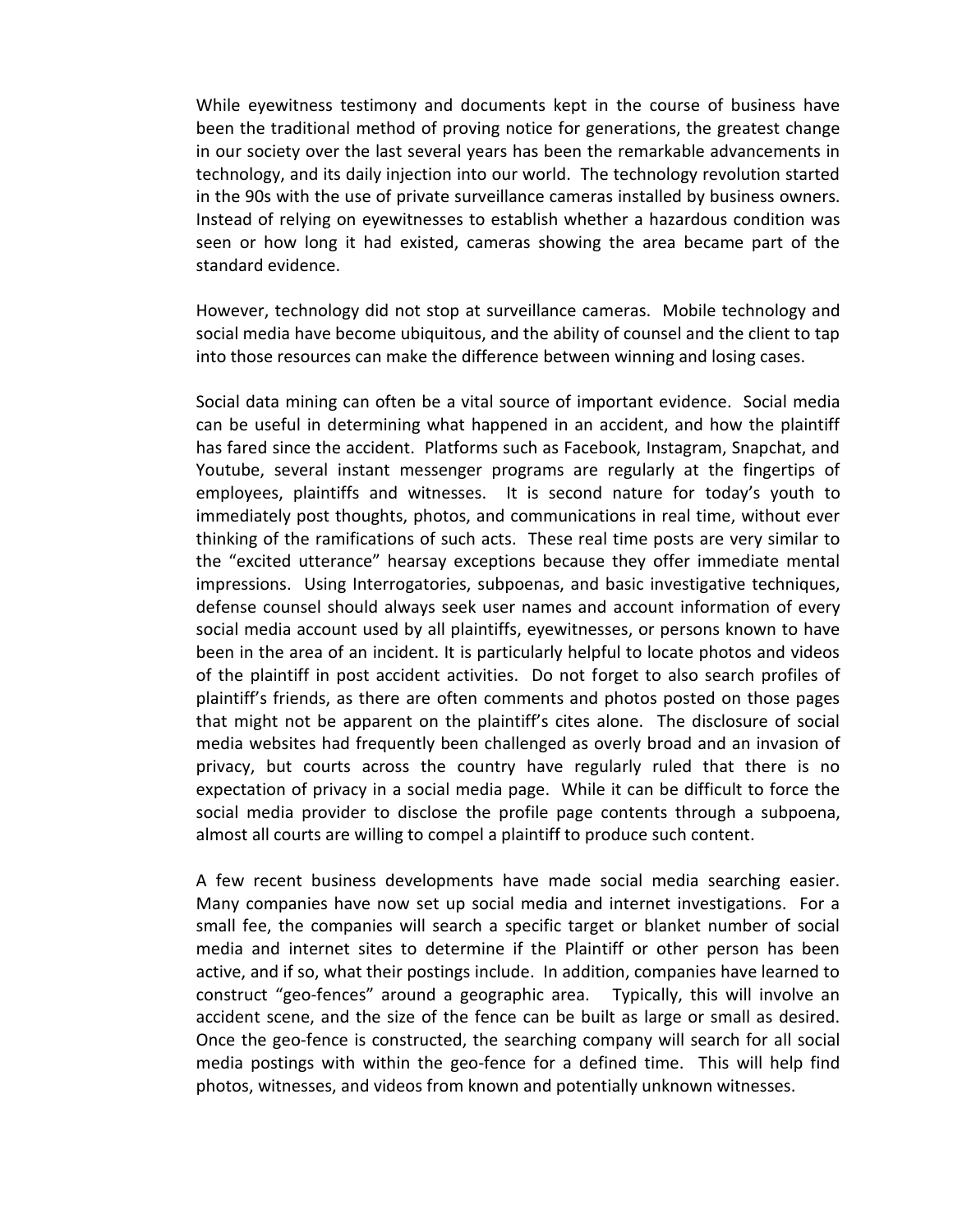## **B. Science is your friend –**

- **1. Accident reconstruction technologies** Back in the day, defense counsel interested in understanding ambient conditions, sightlines and other environmental factors would send an investigator to an accident scene to take measurements and photographs. The competent investigator would deliver pencil-drawn diagrams and 15-50 photographs. Now, with the advent of 3D laser imaging, the investigator can turn a 45 minute site visit into literally millions of data points, and document the minutiae of a scene or an instrumentality. Those data points can then be reconstructed and used in myriad ways, whether to create 3D animations, to obtain discrete measurements, the importance of which could not have been predicted at the time the data was gathered, or to determine forces necessary to create certain crush points or other damage. This technology creates vibrant, interesting trial demonstratives and allows the fact finder to become immersed in the conditions responsible for an accident.
- **2. Using Biomechanical evidence to contest damage claims** The laws of physics, much like facts, are stubborn things. Human tissue responds to certain forces in predictable ways. Evaluating and measuring the forces involved in an accident and comparing those with day-to-day stresses and normal movements can provide an effective defense to exaggerated claims of injuries allegedly stemming from a fall. Appropriately using biomechanical evidence, while avoiding the often-fatal pitfall of allowing the court to believe the biomechanical expert is "practicing medicine without a degree" can ensure that the jury has an appropriate understanding of the mechanism of a particular injury and by doing so, limit damage verdicts.
- **C. Use of retail beacons/biometrics** A recent development in retail technology is the use of store beacons. These beacons are posted in a retail environment and recognize smart phones that come within the store. These beacons are designed to send personalized information to customers as they shop, but in fact, can be used to identify persons within a store at the time of an accident.
- **D. Use of technology to track food shipments and deliveries** The cause and source of tainted food that leads to food borne illness outbreaks is often an evidentiary nightmare. Legislative enactments to standardize food traceability have not been successful to date. In 2009, the Food Safety Enhancement Act was drafted to expand FDA authority on the issue, and it would require food manufacturers to and processors to regulate cultivation, harvesting and other measures. The bill sought some standardization on food delivery, including the establishment and maintenance of lot numbers; a standardized format for pedigree information; and the use of a common nomenclature for food. The bill passed in the House of Representatives, but it failed to pass in the Senate. Various government agencies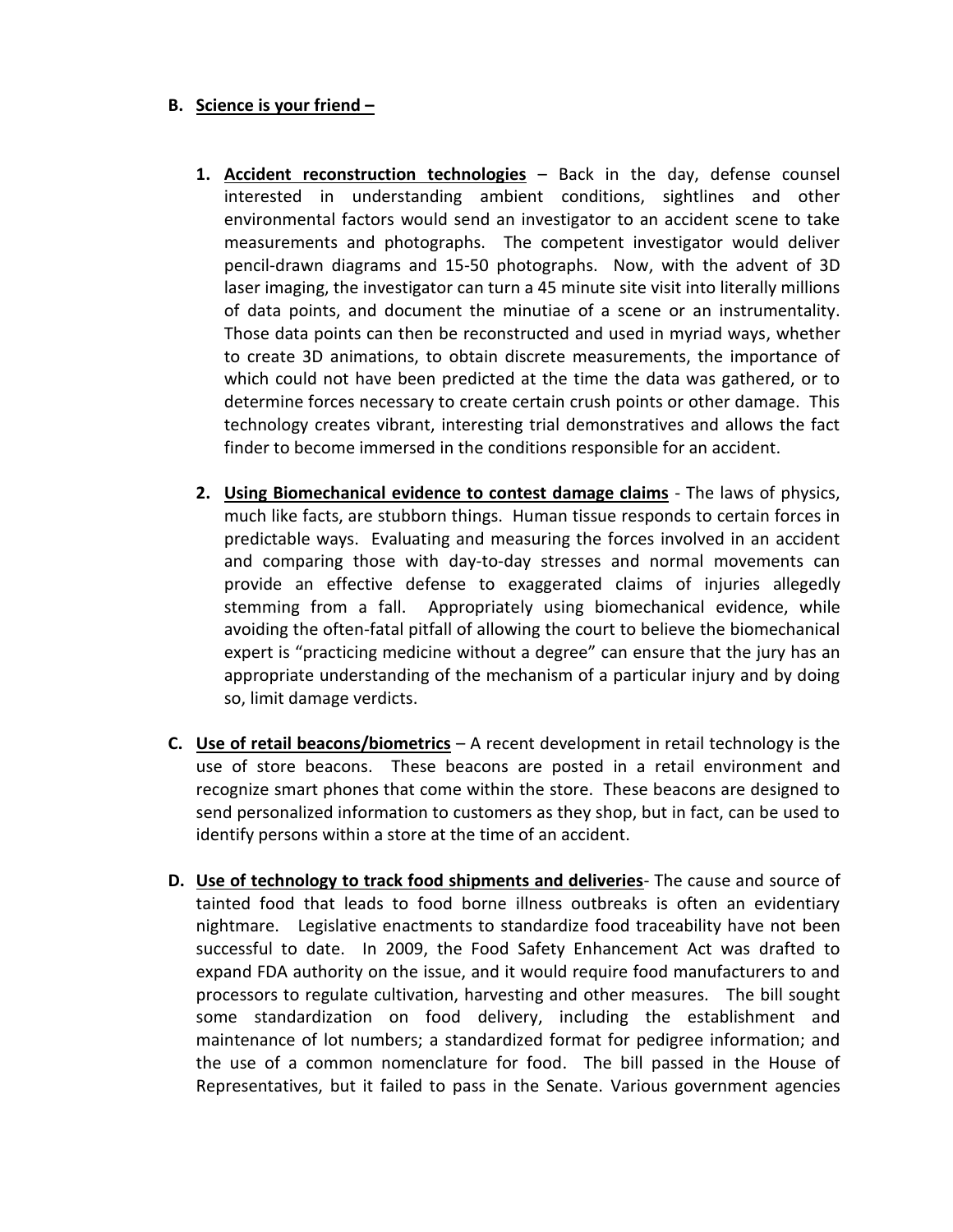have oversight or regulatory control over different aspects of fresh fruit and produce production, processing and distribution. In addition to the FDA, the [Centers for](https://en.wikipedia.org/wiki/Centers_for_Disease_Control_and_Prevention)  [Disease Control](https://en.wikipedia.org/wiki/Centers_for_Disease_Control_and_Prevention) has gotten involved in investigations of food borne illness outbreaks. Regardless of which agency is in charge, groups have pushed for a better means of investigating food safety, including the formation of a single food-safety agency, requiring on-farm improvements and improved reporting and surveillance of foodborne illness outbreak. Such an agency is likely to institute tracking technology to help gain information on the scope, breadth, and timing of outbreaks of food borne illnesses.

In tainted food outbreaks, being able to identify the source of the suspected food is often the key piece of evidence. For years, large companies who had multiple sources of the same food type could not show which supplier provided the particular ingredient. Due to technology, this has started to change. Two of those technologies that allow for food traceability are [Radio-frequency identification](https://en.wikipedia.org/wiki/RFID) (RFID) and [barcodes.](https://en.wikipedia.org/wiki/Barcode) Barcoding is a common and cost-effective method used to implement traceability at both the item and case-level. RFID is based on coding that is placed on tags and read by specialized equipment. While RIFD is a promising technology and is frequently used, its industry wide use has been slowed due to costs and the ability for specialized equipment to always read the tags. Specifically, produce packed in or setting in water has limited the reliability of the tags.

Consumers can use websites to trace the origins and history of their purchased produce. Using the coeds found on a produce item, consumers can type a code found on a produce item and view information about the grower, field, and packing operation that the produce came from.

On a much more individualized level, industry software used by Restaurants such as Grubhub and Foodfleets allow restaurants the ability to use mobile technology not only to order supplies and food items, but also track deliveries, which can be very useful when investigating food borne illness claims. Trycaviar.com also allows GPS tracking of meal delivery drivers.

- **E. Use of customer history and transactions to validate sales and returns for loss prevention** – Loss Prevention cases often arise out of suspicious returns of products without a receipt. In almost all major retailers, receipts are digitized and can be quickly accessed by loss prevention personnel. Proper training of LP agents to not rely solely on the paper receipt and a willingness to look into digitized receipts and tracking of credit card purchases can limit he exposure for inappropriate stops of customers.
- **F. Wearable technology to investigate damage claims** In addition to social media posts, the influx of wearable technology such as FitBit Smart Watches, GoPros, and the various mobile synched applications that track physical exertion are sources of information that can refute the alleged injury claims of Plaintiff's. Interrogatories